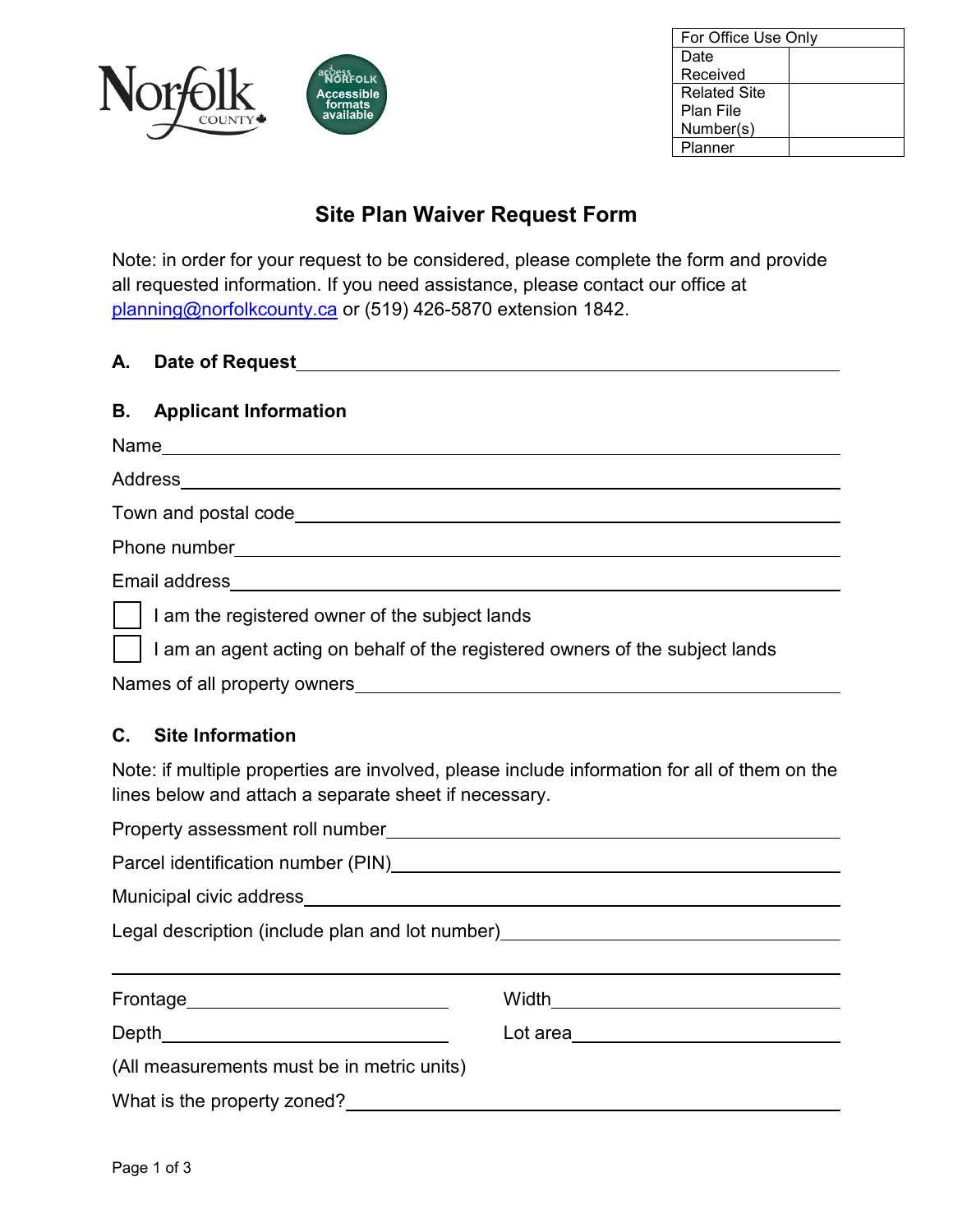|                                                                              | Date                |
|------------------------------------------------------------------------------|---------------------|
| Norfolk<br><b>acostFOLK</b>                                                  | Received            |
| <b>Accessible</b>                                                            | <b>Related Site</b> |
| formats<br>available                                                         | Plan File           |
|                                                                              | Number(s)           |
|                                                                              | Planner             |
| Is there an existing site plan for this site? $\bigcirc$ Yes<br>$\bigcup$ No |                     |
| If yes, what is the file number?                                             |                     |
|                                                                              |                     |

For Office Use Only

### **D. Reason for Request**

Explanation of proposed use on subject lands / premises (provide a full summary of the proposed use)

Please explain how the proposal does not constitute "development" within the context of Section 41(1) of the Planning Act (if additional space is required, please attach a separate sheet). "Development" in this case means "the construction, erection or placing of one or more buildings or structures on land or the making of an addition or alteration to a building or structure that has the effect of substantially increasing the size or usability thereof, or the laying out and establishment of a commercial parking lot or of sites for the location of three or more trailers.":

## **E. Declaration**

I hereby declare that all of the above statements are accurate and true, and that I have submitted this request with the knowledge and consent of the owner.

\_\_\_\_\_\_\_\_\_\_\_\_\_\_\_\_\_\_\_\_\_\_\_\_\_\_\_\_\_\_\_\_\_ \_\_\_\_\_\_\_\_\_\_\_\_\_\_\_\_\_\_\_\_\_\_\_\_\_\_\_\_\_\_\_

Applicant Signature Date Applicant Signature Date